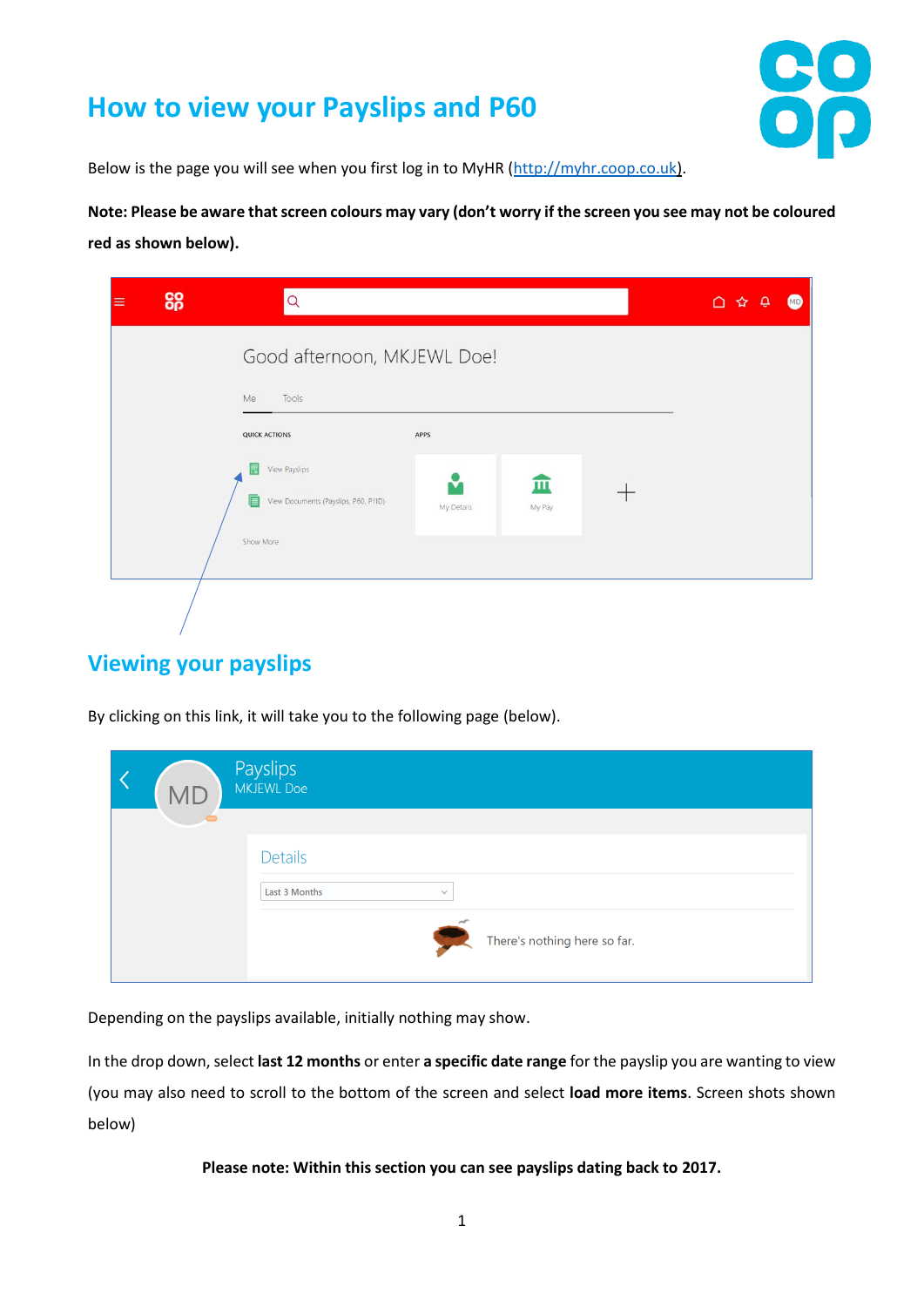| Last 3 Months<br>Last 3 Months        | $\checkmark$ |          |                                                |         |
|---------------------------------------|--------------|----------|------------------------------------------------|---------|
| Last 12 Months<br>Specific Date Range |              |          | There's nothing here so far.                   |         |
|                                       |              |          |                                                |         |
| <b>Details</b>                        |              |          |                                                |         |
| <b>Specific Date Range</b>            | $\checkmark$ | dd/mm/yy | $\overleftrightarrow{1}$<br>dd/mm/yy<br>$\sim$ | Ïò<br>O |
|                                       |              |          |                                                |         |

To view the payslip, click on the word **payslip (followed by the pay date)**, this will take you to your selected document.

| Details                                                              |                                                                         |          |
|----------------------------------------------------------------------|-------------------------------------------------------------------------|----------|
|                                                                      | ⊕<br>ど<br>సం<br>aclecloud.com/hcmUI/faces/FuseOverview?f A <sup>N</sup> | Ye       |
| Last 12 Months<br>$\checkmark$                                       | Downloads                                                               | $\cdots$ |
| 25/02/22                                                             | What do you want to do with UKPayslip (6).pdf?<br>$\overline{E}$        |          |
| PAYSLIP_25/02/2022_1338.12<br>1,338.1200 GBP<br>30/01/22 to 26/02/22 | $\checkmark$<br>Save as<br>Open                                         |          |

You will be presented with a PDF copy to download/save and print if you wish.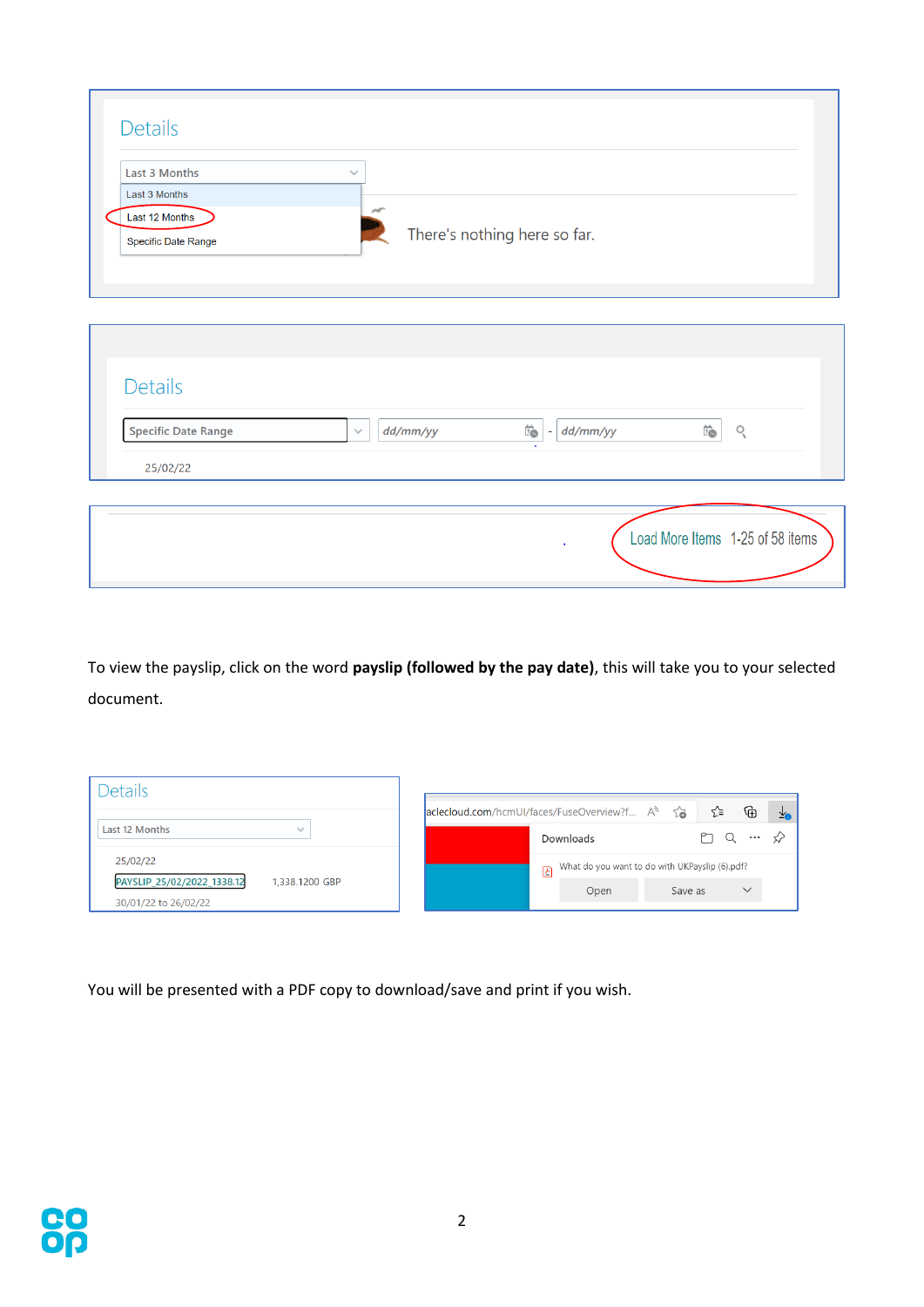## **Viewing your P60**

| 8g<br>⋿ | Q                                                                                                    |                    |             | $\begin{array}{ccc}\n\bullet & \bullet & \bullet \\ \bullet & \bullet & \bullet\n\end{array}$ | $\bullet$ |
|---------|------------------------------------------------------------------------------------------------------|--------------------|-------------|-----------------------------------------------------------------------------------------------|-----------|
|         | Good afternoon, MKJEWL Doe!<br>Me<br>Tools                                                           |                    |             |                                                                                               |           |
|         | <b>QUICK ACTIONS</b><br>靊<br>View Payslips<br>View Documents (Payslips, P60, P11D)<br>E<br>Show More | APPS<br>My Details | ш<br>My Pay |                                                                                               |           |
|         |                                                                                                      |                    |             |                                                                                               |           |

## Select **View Documents (Payslips, P60, P11D)**

You will then be directed to the following page.

 $\mathbf{r}$ 

Type **P60** and click on the 'magnifying glass' or click enter

|                                    | Click on the 'glasses' to view the P60 |                                  |
|------------------------------------|----------------------------------------|----------------------------------|
| Document Records<br><b>P60</b>     | <b>Show Filters</b>                    |                                  |
| ٠                                  | Sort By                                | Last Updated - Descending $\vee$ |
| <b>Document Type</b><br><b>P60</b> | <b>Name</b><br>$\epsilon$<br>P60 2021  | $6\hat{\sigma}$                  |
| Category<br>Payroll                | <b>Last Updated Date</b><br>18/05/21   | $\checkmark$                     |